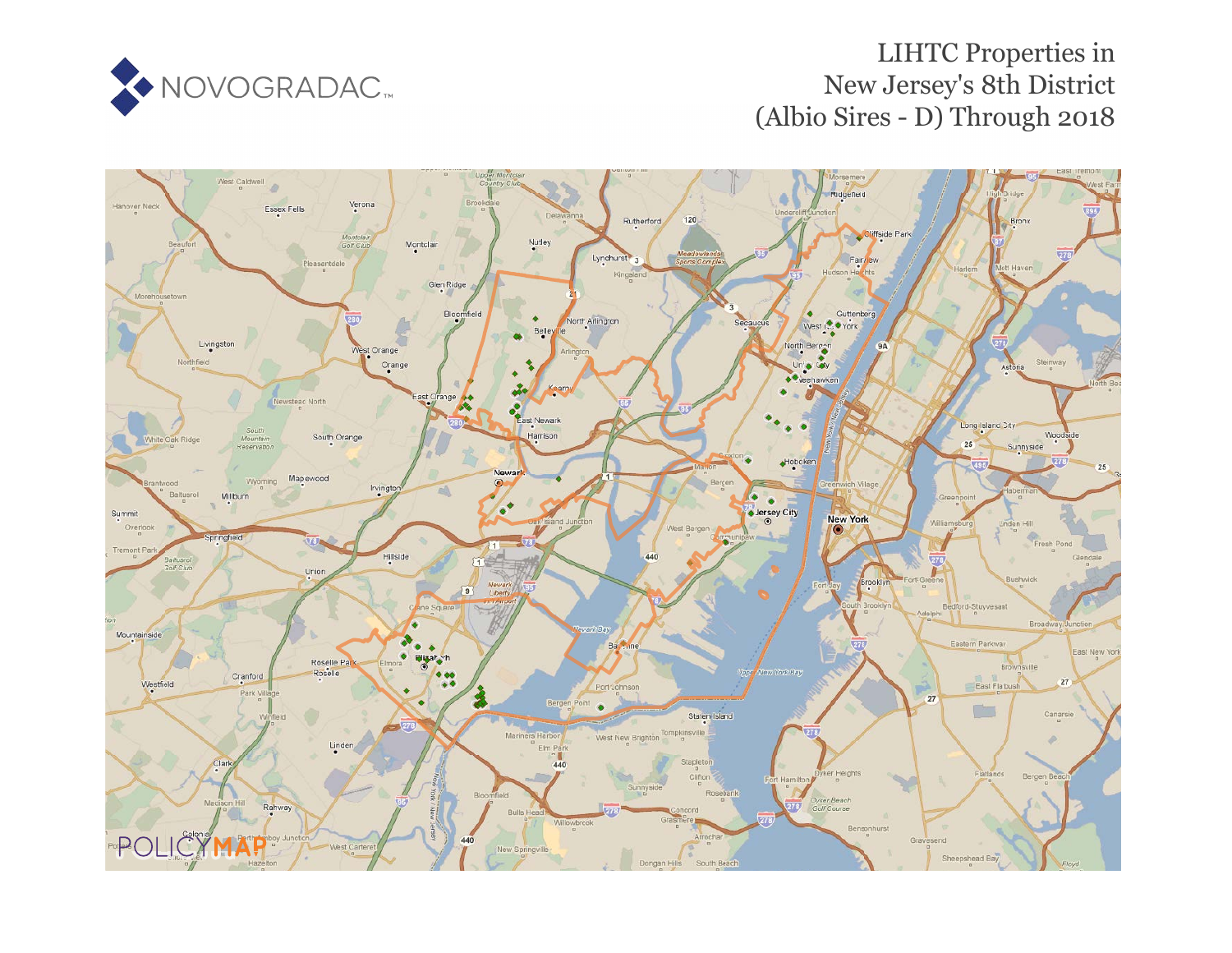| <b>Project Name</b>                                      | <b>Address</b>                    | City              | <b>State</b>           | <b>Zip Code</b> | Nonprofit<br><b>Sponsor</b> | <b>Allocation</b><br>Year | <b>Annual</b><br><b>Allocated</b><br><b>Amount</b> | <b>Year PIS</b>      | <b>Construction Type</b>        | <b>Total</b><br><b>Units</b> | Low<br><b>Income</b><br><b>Units</b> | <b>Rent or</b><br><b>Income</b><br><b>Ceiling</b> | Credit %                                    | <b>Tax-Exempt</b><br><b>Bond</b> | <b>HUD Multi-Family</b><br>Financing/<br><b>Rental Assistance</b> |
|----------------------------------------------------------|-----------------------------------|-------------------|------------------------|-----------------|-----------------------------|---------------------------|----------------------------------------------------|----------------------|---------------------------------|------------------------------|--------------------------------------|---------------------------------------------------|---------------------------------------------|----------------------------------|-------------------------------------------------------------------|
| ROSEVILLE IMPERIAL 140 ROSEVILLE NEWARK<br><b>TOWERS</b> | $\operatorname{AVE}$              |                   | $\rm{NJ}$              | 7107            |                             | 2005                      | \$0                                                | Insufficient<br>Data | Not Indicated                   | 172                          | $\bf{0}$                             |                                                   | Not<br>Indicated                            |                                  |                                                                   |
| THE PALISADES #611                                       | 3900-3914<br>PALISADE AVE         | <b>UNION CITY</b> | NJ                     |                 |                             | Insufficient<br>Data      | \$0                                                | Insufficient<br>Data | Not Indicated                   | 41                           | $\bf{0}$                             |                                                   | Not<br>Indicated                            |                                  |                                                                   |
| TIFFANY MANOR #197                                       | 90 TIFFANY<br>BLVD                | <b>NEWARK</b>     | $\rm{NJ}$              | 7104            |                             | Insufficient<br>Data      | $\$0$                                              | Insufficient<br>Data | Not Indicated                   | 29                           | $\bf{0}$                             |                                                   | Not<br>Indicated                            |                                  |                                                                   |
| <b>CARRINO PLAZA</b><br><b>APARTMENTS</b>                | 416-426<br><b>BROADWAY</b>        | <b>NEWARK</b>     | NJ                     | 7104            |                             | Insufficient<br>Data      | \$751,755                                          | Insufficient<br>Data | New Construction                | 61                           | 60                                   | 60% AMGI                                          | Not<br>Indicated                            |                                  |                                                                   |
| <b>LINCOLN TOWERS</b>                                    | 63-91 LINCOLN<br><b>STREET</b>    | <b>NEWARK</b>     | NJ                     | 7103            |                             | Insufficient<br>Data      | \$2,334,650                                        | Insufficient<br>Data | Acquisition and Rehab 208       |                              | 208                                  | 60% AMGI                                          | Not<br>Indicated                            |                                  |                                                                   |
| ROSEVILLE SENIOR                                         | 2-16 9TH<br><b>AVENUE</b>         | <b>NEWARK</b>     | NJ                     | 7107            |                             | Insufficient<br>Data      | \$454,108                                          | Insufficient<br>Data | Acquisition and Rehab 100       |                              | 99                                   | 60% AMGI                                          | Not<br>Indicated                            |                                  |                                                                   |
| 120-126 WESTFIELD<br>AVENUE                              | 120 WESTFIELD<br><b>AVENUE</b>    | <b>ELIZABETH</b>  | NJ                     | 7208            |                             | Insufficient<br>Data      | \$28,271                                           | 1990                 | Acquisition and Rehab 4         |                              | $\overline{4}$                       | 60% AMGI                                          | Not<br>Indicated                            |                                  |                                                                   |
| 217-219 FIRST STREET                                     | 217 FIRST ST                      | <b>ELIZABETH</b>  | $\mathbf{N}\mathbf{J}$ | 7206            | $\rm No$                    | 1992                      | \$0                                                | 1992                 | Acquisition and Rehab 5         |                              | $\overline{4}$                       |                                                   | <b>Both 30%</b><br>and 70%<br>present value | No                               |                                                                   |
| <b>ST JAMES SQUARE</b>                                   | 117 BROAD ST                      | <b>NEWARK</b>     | NJ                     | 7104            | Yes                         | 1991                      | $\$0$                                              | 1992                 | New Construction                | 22                           | 22                                   |                                                   | $70\,\%$ present $\,$ No value              |                                  |                                                                   |
| TIFFANY MANOR                                            | 90 TIFFANY<br><b>BOULEVARD</b>    | <b>NEWARK</b>     | $\mathbf{N}\mathbf{J}$ | 7104            | No                          | Insufficient<br>Data      | \$106,749                                          | 1993                 | Acquisition and Rehab 130       |                              | 26                                   | 50% AMGI                                          | TCEP only No                                |                                  |                                                                   |
| 4526 PARK AVENUE                                         | <b>4526 PARK</b><br><b>AVENUE</b> | WEEHAWKEN TWP. NJ |                        | 7087            |                             | Insufficient<br>Data      | \$47,807                                           | 1993                 | Acquisition and Rehab 18        |                              | 18                                   | 60% AMGI                                          | Not<br>Indicated                            |                                  |                                                                   |
| 950 EAST GRAND<br>CORPORATION                            | 950 EAST<br><b>GRAND STREET</b>   | <b>ELIZABETH</b>  | $\mathbf{N}\mathbf{J}$ | 7201            |                             | Insufficient<br>Data      | \$0                                                | 1994                 | <b>Acquisition and Rehab 12</b> |                              | 12                                   | 60% AMGI                                          | Not<br>Indicated                            |                                  |                                                                   |
| <b>ELM STREET</b>                                        | 8 ELM STREET ELIZABETH            |                   | NJ                     | 7208            |                             | Insufficient<br>Data      | \$57,240                                           | 1994                 | New Construction                | $\overline{4}$               | $\overline{4}$                       | 60% AMGI                                          | Not<br>Indicated                            |                                  |                                                                   |

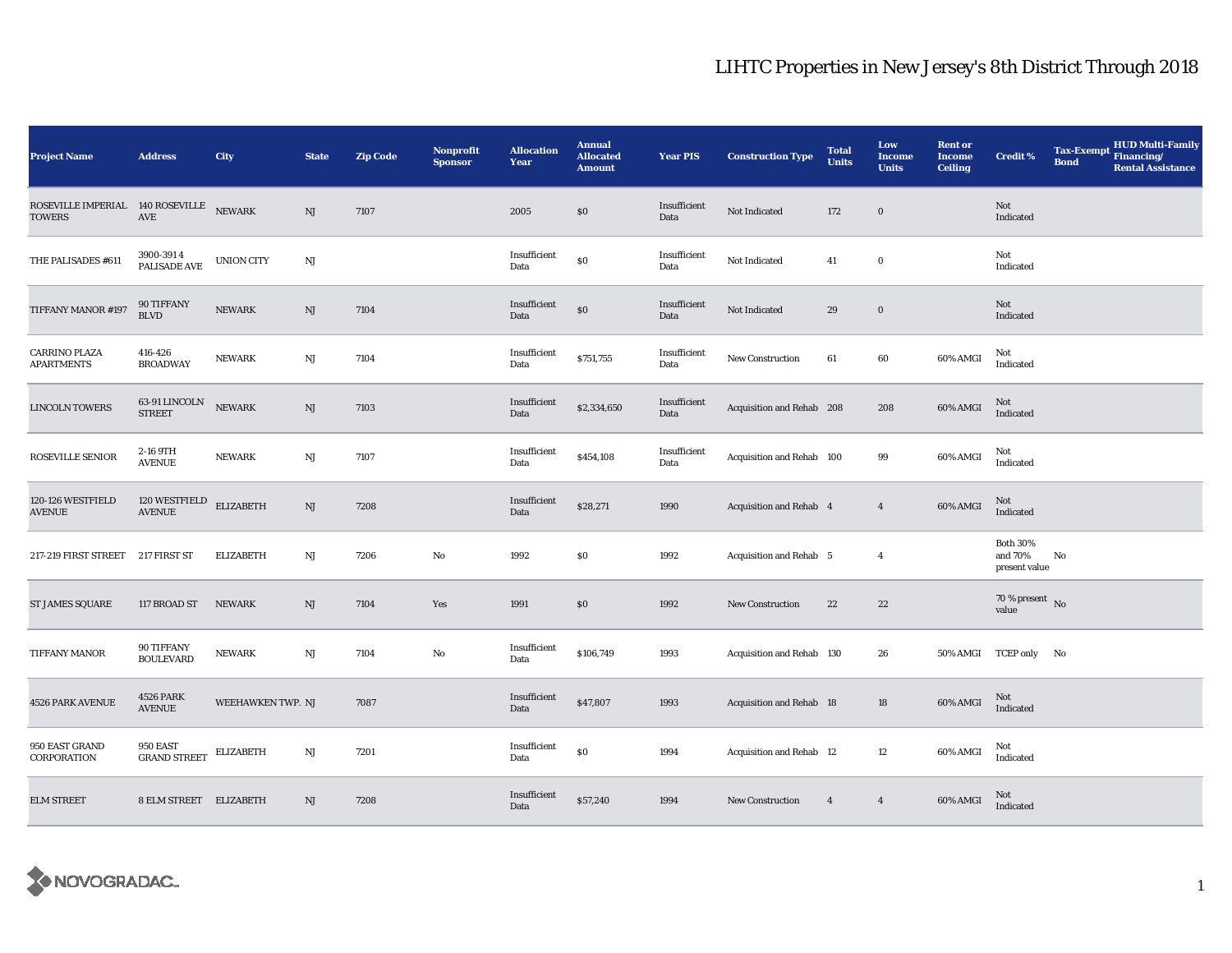| <b>Project Name</b>                         | <b>Address</b>                      | City                             | <b>State</b>           | <b>Zip Code</b> | Nonprofit<br><b>Sponsor</b> | <b>Allocation</b><br>Year | <b>Annual</b><br><b>Allocated</b><br><b>Amount</b> | <b>Year PIS</b> | <b>Construction Type</b>     | <b>Total</b><br><b>Units</b> | Low<br><b>Income</b><br><b>Units</b> | <b>Rent or</b><br><b>Income</b><br><b>Ceiling</b> | <b>Credit %</b>  | <b>HUD Multi-Family</b><br><b>Tax-Exempt</b><br>Financing/<br><b>Bond</b><br><b>Rental Assistance</b> |
|---------------------------------------------|-------------------------------------|----------------------------------|------------------------|-----------------|-----------------------------|---------------------------|----------------------------------------------------|-----------------|------------------------------|------------------------------|--------------------------------------|---------------------------------------------------|------------------|-------------------------------------------------------------------------------------------------------|
| <b>BROADWAY</b><br><b>APARTMENTS</b>        | 136 IST STREET ELIZABETH            |                                  | NJ                     | 7206            | No                          | Insufficient<br>Data      | \$97,001                                           | 1995            | Acquisition and Rehab 12     |                              | $12\,$                               | 50% AMGI                                          | Not<br>Indicated | No                                                                                                    |
| <b>FAIRVIEW APTS</b>                        | 377 BERGEN<br>$\operatorname{BLVD}$ | <b>FAIRVIEW</b>                  | NJ                     | 7022            | $\mathbf{No}$               | 1993                      | \$0                                                | 1995            | <b>New Construction</b>      | 146                          | $\mathbf 0$                          |                                                   | Not<br>Indicated | $\rm No$                                                                                              |
| <b>GRAFTON AVENUE</b><br><b>APARTMENTS</b>  | 88 GRAFTON<br><b>AVENUE</b>         | <b>NEWARK</b>                    | NJ                     | 7104            | $\mathbf{No}$               | 1994                      | \$137,069                                          | 1995            | Acquisition and Rehab 14     |                              | 14                                   | 60% AMGI                                          | Not<br>Indicated | No                                                                                                    |
| 371 BERGEN BLVD                             | 371 BERGEN<br><b>BLVD</b>           | <b>FAIRVIEW</b>                  | NJ                     | 7022            |                             | 1993                      | \$0                                                | 1995            | Not Indicated                | $\mathbf 0$                  | $\mathbf 0$                          |                                                   | Not<br>Indicated |                                                                                                       |
| 87 WAKEMAN AVE                              | <b>87 WAKEMAN</b><br>AVE            | <b>NEWARK</b>                    | $\rm{NJ}$              | 7104            |                             | 1994                      | \$0                                                | 1995            | Not Indicated                | $\bf{0}$                     | $\mathbf 0$                          |                                                   | Not<br>Indicated |                                                                                                       |
| <b>WAKEMAN SQUARE</b>                       | <b>87 WAKEMAN</b><br><b>AVENUE</b>  | <b>NEWARK</b>                    | NJ                     | 7107            | No                          | 1994                      | \$600,350                                          | 1995            | <b>New Construction</b>      | 42                           | 42                                   | 60% AMGI                                          | Not<br>Indicated | No                                                                                                    |
| <b>BROADWAY</b><br><b>APARTMENTS #344</b>   | 136 1ST ST #142 ELIZABETH           |                                  | $\rm{NJ}$              | 07206-1848      | No                          | Insufficient<br>Data      | \$0                                                | 1995            | Not Indicated                | 12                           | $\mathbf 0$                          |                                                   | TCEP only No     |                                                                                                       |
| SUMMER STREET, LP                           | 632 SUMMER<br><b>STREET</b>         | <b>ELIZABETH</b>                 | $\mathbf{N}\mathbf{J}$ | 7202            | $\rm No$                    | 1995                      | \$77,349                                           | 1996            | <b>New Construction</b>      | $\overline{4}$               | $\overline{4}$                       | <b>50% AMGI</b>                                   | Not<br>Indicated | No                                                                                                    |
| ST. JAMES II (LA<br>PLAZA)                  | 136 BROAD<br><b>STREET</b>          | <b>NEWARK</b>                    | $\rm{NJ}$              | 7104            |                             | Insufficient<br>Data      | \$223,650                                          | 1996            | Acquisition and Rehab 30     |                              | 30                                   | 60% AMGI                                          | Not<br>Indicated |                                                                                                       |
| WEEHAWKEN SENIOR<br>HOUSING                 |                                     | 2 POTTER PLACE WEEHAWKEN TWP. NJ |                        | 7087            | $\rm No$                    | 1997                      | \$403,612                                          | 1997            | New Construction             | 28                           | 28                                   | 60% AMGI                                          | Not<br>Indicated | No                                                                                                    |
| 800 EAST JERSEY<br>STREET                   | 800 EAST<br><b>JERSEY STREET</b>    | <b>ELIZABETH</b>                 | NJ                     | 7201            |                             | Insufficient<br>Data      | \$39,092                                           | 1997            | <b>Acquisition and Rehab</b> | 12                           |                                      | 12 60% AMGI                                       | Not<br>Indicated |                                                                                                       |
| WINFIELD SCOTT TOWE 323 NORTH BROAD STREET  |                                     | <b>ELIZABETH</b>                 | $\rm{NJ}$              | 7208            | $\mathbf{N}\mathbf{o}$      | 1996                      | \$436,871                                          | 1998            | Acquisition and Rehab 48     |                              | 46                                   | 50% AMGI                                          | Not<br>Indicated | No                                                                                                    |
| ELIZABETH HOPE VI - PI <sup>216</sup> FRONT |                                     | <b>ELIZABETH</b>                 | $\mathbf{N}\mathbf{J}$ | 7206            | No                          | 1998                      | \$973,272                                          | 2000            | New Construction             | 72                           | 72                                   | 50% AMGI                                          | Not<br>Indicated | No                                                                                                    |

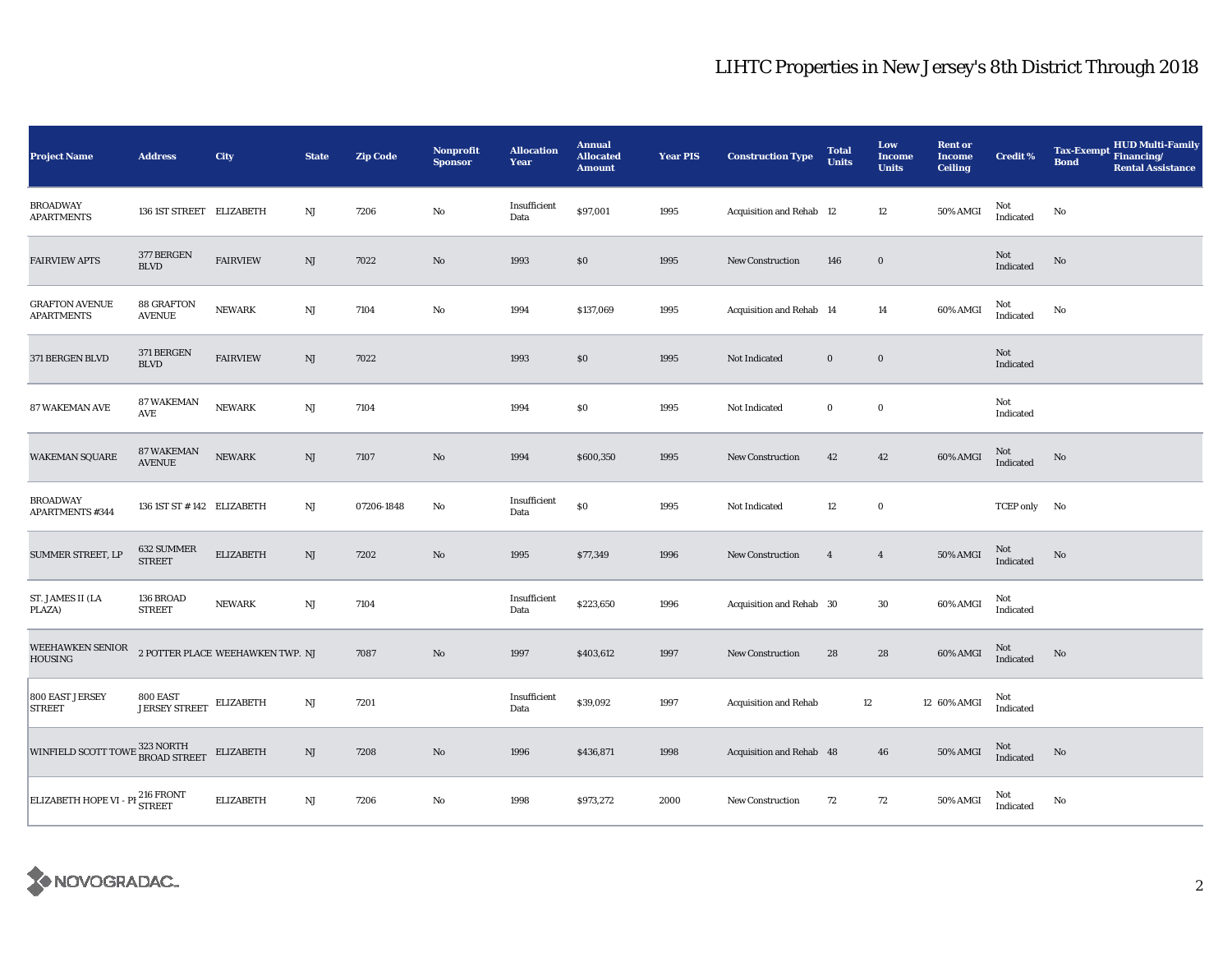| <b>Project Name</b>                              | <b>Address</b>                | City               | <b>State</b>           | <b>Zip Code</b> | <b>Nonprofit</b><br><b>Sponsor</b> | <b>Allocation</b><br>Year | <b>Annual</b><br><b>Allocated</b><br><b>Amount</b> | <b>Year PIS</b> | <b>Construction Type</b>                                                          | <b>Total</b><br><b>Units</b> | Low<br><b>Income</b><br><b>Units</b> | <b>Rent or</b><br><b>Income</b><br><b>Ceiling</b> | Credit %         | <b>HUD Multi-Family</b><br><b>Tax-Exempt</b><br>Financing/<br><b>Bond</b><br><b>Rental Assistance</b> |
|--------------------------------------------------|-------------------------------|--------------------|------------------------|-----------------|------------------------------------|---------------------------|----------------------------------------------------|-----------------|-----------------------------------------------------------------------------------|------------------------------|--------------------------------------|---------------------------------------------------|------------------|-------------------------------------------------------------------------------------------------------|
| LITC#06401 ALEXIAN<br><b>MANOR</b>               | 122 7TH ST                    | <b>ELIZABETH</b>   | NJ                     | 07201-2822      | $\rm No$                           | Insufficient<br>Data      | \$313,933                                          | 2006            | Acquisition and Rehab 74                                                          |                              | $\bf{0}$                             |                                                   | TCEP only No     |                                                                                                       |
| PARKSIDE MANOR #737 136 TIFFANY                  |                               | <b>NEWARK</b>      | $\rm{NJ}$              | 07104-2458      | No                                 | Insufficient<br>Data      | \$568,444                                          | 2006            | <b>New Construction</b>                                                           | 146                          | $\bf{0}$                             |                                                   | TCEP only No     |                                                                                                       |
| WOODWARD HOMES #6 $^{148}$ BRAMHALL JERSEY CITY  |                               |                    | NJ                     | 07304-4702      | No                                 | Insufficient<br>Data      | $\$0$                                              | 2006            | Not Indicated                                                                     | 70                           | $\bf{0}$                             |                                                   | TCEP only No     |                                                                                                       |
| BERNIUS COURT - TOY F <sup>152</sup> CENTRAL     |                               | <b>JERSEY CITY</b> | $\rm{NJ}$              | 7306            | No                                 | 2005                      | \$812,383                                          | 2007            | Acquisition and Rehab 46                                                          |                              | $\bf{0}$                             |                                                   | TCEP only No     |                                                                                                       |
| LITC#05903 BERNIUS CC $_{\rm AVE}^{152}$ CENTRAL |                               | <b>JERSEY CITY</b> | $\rm{NJ}$              | 07306-2119      | $\rm No$                           | 2005                      | \$812,383                                          | 2007            | Acquisition and Rehab 46                                                          |                              | $\bf{0}$                             |                                                   | TCEP only No     |                                                                                                       |
| URBAN RENEWAL OF EL 177 FIRST ST                 |                               | <b>ELIZABETH</b>   | NJ                     | 7206            | $\mathbf{No}$                      | 1998                      | \$0                                                | 2000            | Acquisition and Rehab 21                                                          |                              | 21                                   |                                                   | Not<br>Indicated | No                                                                                                    |
| URBAN RENEWAL OF EL SECOND ST. 171- ELIZABETH    | 200-206<br>177 FIRST ST.      |                    | NJ                     | 7206            | $\rm No$                           | Insufficient<br>Data      | $\$0$                                              | 2000            | Not Indicated                                                                     | 21                           | $\bf{0}$                             |                                                   | TCEP only No     |                                                                                                       |
| URBAN RENEWAL OF EL 171 IST STREET ELIZABETH     |                               |                    | NJ                     | 7206            |                                    | Insufficient<br>Data      | \$287,642                                          | 2000            | Acquisition and Rehab 21                                                          |                              | 21                                   | 50% AMGI                                          | Not<br>Indicated |                                                                                                       |
| JAMES T KIRK GARDENS 620 FIRST AVE ELIZABETH     |                               |                    | NJ                     | 7206            | No                                 | 1998                      | \$0                                                | 2001            | Both New Construction 24<br>and $\ensuremath{\mathrm{A}}/\ensuremath{\mathrm{R}}$ |                              | ${\bf 24}$                           |                                                   | Not<br>Indicated | No                                                                                                    |
| WESTPORT HOMES HOP <sup>209 PORT</sup><br>AVENUE |                               | <b>ELIZABETH</b>   | $\rm{NJ}$              | 7201            | No                                 | 1999                      | \$1,454,503                                        | 2001            | <b>New Construction</b>                                                           | 107                          | 107                                  | 50% AMGI                                          | Not<br>Indicated | No                                                                                                    |
| JAMES T. KIRK GARDEN: 620 IST AVENUE ELIZABETH   |                               |                    | NJ                     | 7206            |                                    | Insufficient<br>Data      | \$301,219                                          | 2001            | Acquisition and Rehab 24                                                          |                              | 24                                   | <b>50% AMGI</b>                                   | Not<br>Indicated |                                                                                                       |
| THE PALISADES                                    | 3900-3914<br>PALISADE AVE     | <b>UNION CITY</b>  | NJ                     | 7087            |                                    | Insufficient<br>Data      | \$633,963                                          | 2001            | <b>New Construction</b>                                                           | 45                           | 44                                   | 50% AMGI                                          | Not<br>Indicated |                                                                                                       |
| THE RENAISSANCE                                  | 2601 CENTRAL<br><b>AVENUE</b> | <b>UNION CITY</b>  | $\mathbf{N}\mathbf{J}$ | 7087            |                                    | Insufficient<br>Data      | \$525,467                                          | 2001            | <b>New Construction</b>                                                           | 36                           | 36                                   | 50% AMGI                                          | Not<br>Indicated |                                                                                                       |

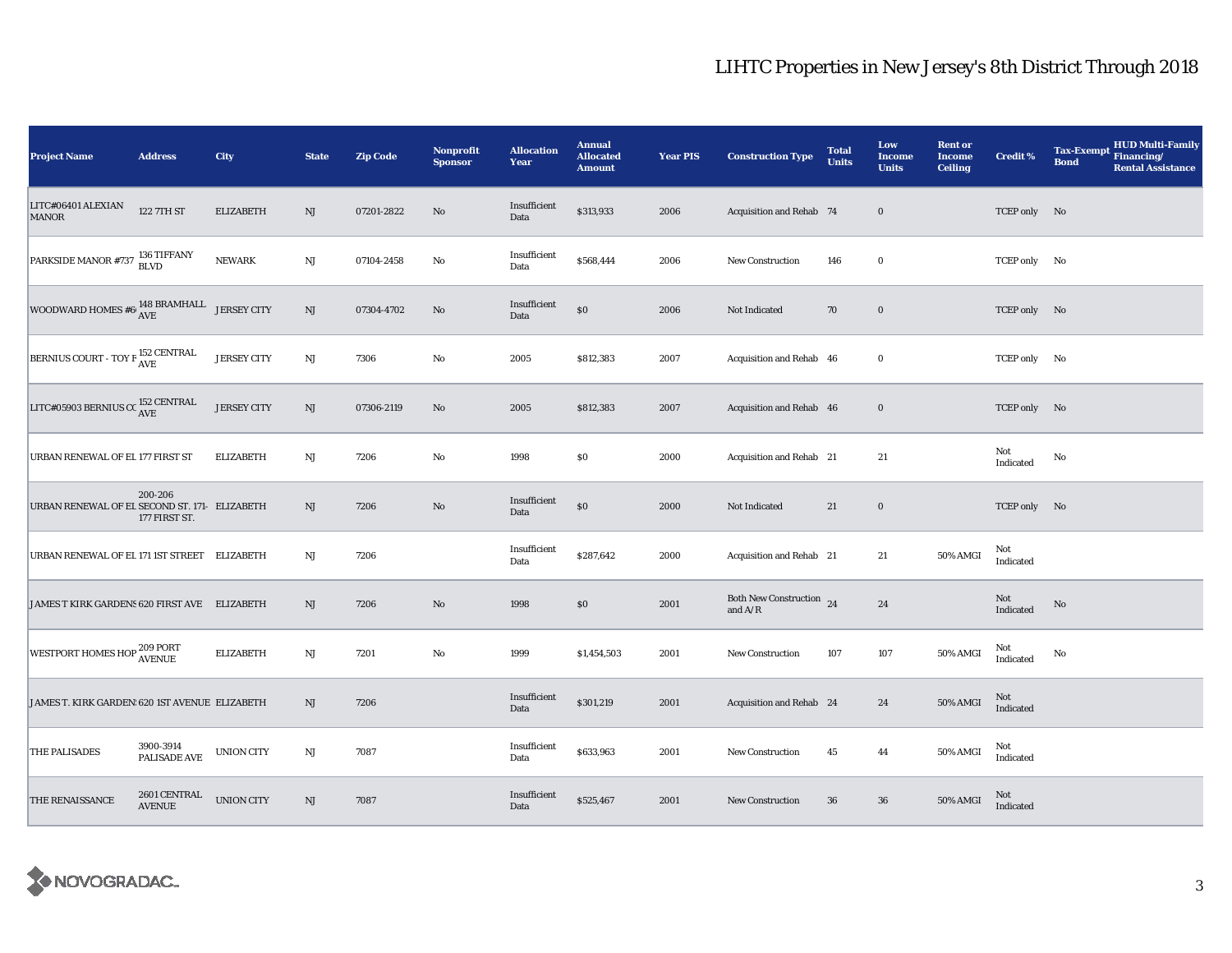| <b>Project Name</b>                                                                              | <b>Address</b>                               | City                         | <b>State</b>           | <b>Zip Code</b> | Nonprofit<br><b>Sponsor</b> | <b>Allocation</b><br>Year | <b>Annual</b><br><b>Allocated</b><br><b>Amount</b> | <b>Year PIS</b> | <b>Construction Type</b>  | <b>Total</b><br><b>Units</b> | Low<br><b>Income</b><br><b>Units</b> | <b>Rent or</b><br><b>Income</b><br><b>Ceiling</b> | <b>Credit %</b>                      | <b>HUD Multi-Family</b><br><b>Tax-Exempt</b><br>Financing/<br><b>Bond</b><br><b>Rental Assistance</b> |
|--------------------------------------------------------------------------------------------------|----------------------------------------------|------------------------------|------------------------|-----------------|-----------------------------|---------------------------|----------------------------------------------------|-----------------|---------------------------|------------------------------|--------------------------------------|---------------------------------------------------|--------------------------------------|-------------------------------------------------------------------------------------------------------|
| <b>MARIAN TOWERS</b>                                                                             |                                              | 400 IST STREET HOBOKEN CITY  | NJ                     | 7030            | $\rm No$                    | 2001                      | \$278,721                                          | 2002            | Acquisition and Rehab 154 |                              | 154                                  |                                                   | 60% AMGI TCEP only No                |                                                                                                       |
| <b>MARINA VILLAGE</b>                                                                            | $68$ SOUTH PARK $\,$ ELIZABETH STREET        |                              | NJ                     | 7206            | $\rm No$                    | 2000                      | \$500,773                                          | 2002            | <b>New Construction</b>   | 35                           | $\bf 35$                             | <b>50% AMGI</b>                                   | Not<br>Indicated                     | $\rm No$                                                                                              |
| SENIOR HORIZONS AT B <sup>74</sup> LEXINGTON                                                     |                                              | <b>BAYONNE</b>               | $\mathbf{N}\mathbf{J}$ | 7002            | $\rm No$                    | 2000                      | \$0                                                | 2002            | Acquisition and Rehab 59  |                              | $\mathbf 0$                          |                                                   | Not<br>Indicated                     | $\mathbf{No}$                                                                                         |
| MARINA VILLAGE #628 147 1ST ST                                                                   |                                              | <b>ELIZABETH</b>             | NJ                     | 07206-1846      | No                          | Insufficient<br>Data      | $\$0$                                              | 2002            | Not Indicated             | 34                           | $\bf{0}$                             |                                                   | TCEP only No                         |                                                                                                       |
| SENIOR HORIZONS AT B <sup>74</sup> LEXINGTON                                                     |                                              | <b>BAYONNE</b>               | $\mathbf{N}\mathbf{J}$ | 7002            | No                          | Insufficient<br>Data      | $\$0$                                              | 2002            | Not Indicated             | 59                           | $\bf{0}$                             |                                                   | TCEP only No                         |                                                                                                       |
| $\tt{FILLMORE} \mbox{ TOWERS}\ /\ M \mbox{ $6005$ FILLMORE} \mbox{ $WEST NEW YORK} \mbox{ $NJ$}$ |                                              |                              |                        | 7093            |                             | Insufficient<br>Data      | \$1,131,962                                        | 2002            | <b>New Construction</b>   | 108                          | ${\bf 83}$                           | <b>50% AMGI</b>                                   | Not<br>Indicated                     |                                                                                                       |
| LINCOLN PARK TOWER <sup>31 LINCOLN</sup>                                                         |                                              | <b>NEWARK</b>                | $\mathbf{N}\mathbf{J}$ | 7102            |                             | Insufficient<br>Data      | \$202,373                                          | 2002            | Acquisition and Rehab 79  |                              | $\bf 79$                             | 60% AMGI                                          | Not<br>Indicated                     |                                                                                                       |
| SENIOR HORIZONS OF B $^{74}_{\rm AVENUE}$                                                        |                                              | <b>BAYONNE</b>               | $\mathbf{N}\mathbf{J}$ | 7002            |                             | Insufficient<br>Data      | \$599,132                                          | 2002            | Acquisition and Rehab 59  |                              | ${\bf 59}$                           | 60% AMGI                                          | $\rm Not$ Indicated                  |                                                                                                       |
| WEST NEW YORK HOUSI 6308 DEWEY                                                                   |                                              | WEST NEW YORK<br><b>TOWN</b> | NJ                     | 7093            |                             | Insufficient<br>Data      | \$451,908                                          | 2002            | New Construction          | 35                           | $\bf{34}$                            | 50% AMGI                                          | Not<br>Indicated                     |                                                                                                       |
| <b>BALLANTYNE HOUSE</b>                                                                          | 585 MOUNT<br>PROSPECT<br><b>AVENUE</b>       | <b>NEWARK</b>                | NJ                     | 7104            | $\rm No$                    | Insufficient<br>Data      | \$305,225                                          | 2003            | Acquisition and Rehab 175 |                              | 173                                  |                                                   | 60% AMGI TCEP only No                |                                                                                                       |
| PORTSIDE II                                                                                      | <b>200 PINE</b><br><b>STREET</b>             | <b>ELIZABETH</b>             | NJ                     | 7206            | No                          | 2003                      | \$3,046,647                                        | 2005            | <b>New Construction</b>   | 168                          | 167                                  | 60% AMGI                                          | Not<br>Indicated                     | No                                                                                                    |
| HERITAGE VILLAGE AT 1225 SECOND ST ELIZABETH                                                     |                                              |                              | NJ                     | 7206            | $\rm No$                    | 2003                      | \$1,180,186                                        | 2005            | New Construction          | 87                           | $\mathbf 0$                          |                                                   | Not<br>Indicated                     | No                                                                                                    |
| PACIFIC COURT                                                                                    | 220-240 PACIFIC JERSEY CITY<br><b>AVENUE</b> |                              | $\mathbf{N}\mathbf{J}$ | 7304            | Yes                         | 2003                      | \$1,052,634                                        | 2005            | New Construction          | 71                           | 51                                   | 60% AMGI                                          | $70$ % present $\,$ No $\,$<br>value |                                                                                                       |

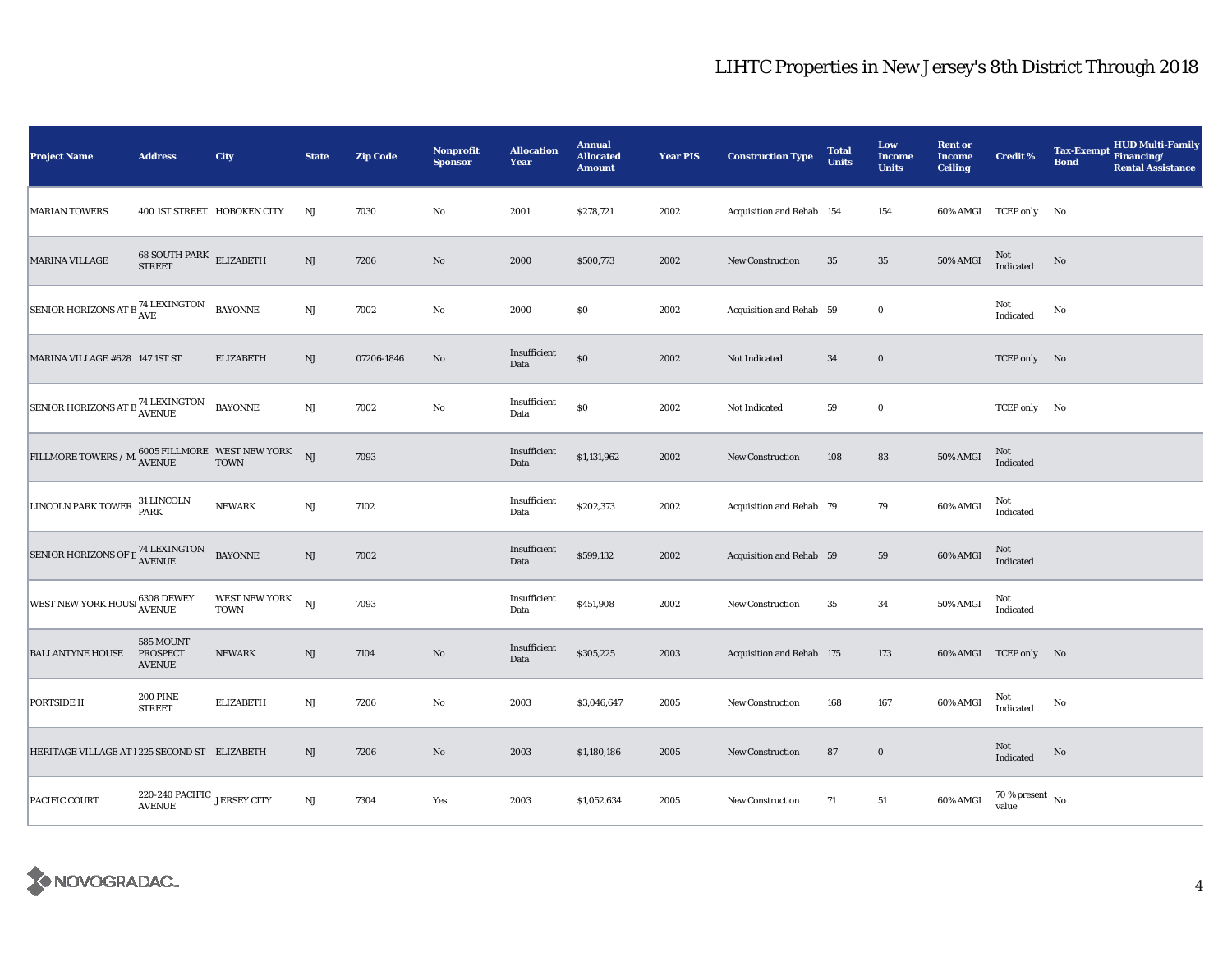| <b>Project Name</b>                                   | <b>Address</b>                         | City                                | <b>State</b>           | <b>Zip Code</b> | Nonprofit<br><b>Sponsor</b> | <b>Allocation</b><br>Year | <b>Annual</b><br><b>Allocated</b><br><b>Amount</b> | <b>Year PIS</b> | <b>Construction Type</b> | <b>Total</b><br><b>Units</b> | Low<br><b>Income</b><br><b>Units</b> | <b>Rent or</b><br><b>Income</b><br><b>Ceiling</b> | <b>Credit %</b>       | <b>HUD Multi-Family</b><br><b>Tax-Exempt</b><br>Financing/<br><b>Bond</b><br><b>Rental Assistance</b> |
|-------------------------------------------------------|----------------------------------------|-------------------------------------|------------------------|-----------------|-----------------------------|---------------------------|----------------------------------------------------|-----------------|--------------------------|------------------------------|--------------------------------------|---------------------------------------------------|-----------------------|-------------------------------------------------------------------------------------------------------|
| 1118 ADAMS STREET #70 1118 ADAMS ST HOBOKEN           |                                        |                                     | NJ                     | 07030-9218      | $\rm No$                    | 2003                      | \$1,689,958                                        | 2005            | <b>New Construction</b>  | 90                           | $\bf{0}$                             |                                                   | TCEP only No          |                                                                                                       |
| PACIFIC COURT #711                                    | 148 BRAMHALL<br>$\operatorname{AVE}$   | <b>JERSEY CITY</b>                  | NJ                     | 07304-4702      | No                          | Insufficient<br>Data      | $\$0$                                              | 2005            | Not Indicated            | 72                           | $\mathbf 0$                          |                                                   | TCEP only No          |                                                                                                       |
| <b>ADAMS STREET</b>                                   | 1118 ADAMS<br><b>STREET</b>            | <b>HOBOKEN CITY</b>                 | NJ                     | 7030            |                             | Insufficient<br>Data      | \$1,689,959                                        | 2005            | <b>New Construction</b>  | 90                           | $90\,$                               | 60% AMGI                                          | Not<br>Indicated      |                                                                                                       |
| KENNEDY TOWERS II (A 432-440 62ND                     |                                        | <b>WEST NEW YORK</b><br><b>TOWN</b> | NJ                     | 7093            | $\rm No$                    | 2006                      | \$1,200,000                                        | 2009            | New Construction         | 70                           | 70                                   | 50% AMGI                                          | Not<br>Indicated      | $\mathbf{No}$                                                                                         |
| <b>GENESIS NEWARK</b>                                 | 60 MOUNT<br>PLEASANT AVE               | <b>NEWARK</b>                       | NJ                     | 7104            | $\rm No$                    | 2008                      | \$1,150,000                                        | 2009            | New Construction         | 51                           |                                      |                                                   | Not<br>Indicated      | No                                                                                                    |
| $\neq$ 06911 KENNEDY TOWE $\frac{432-440}{\rm STRET}$ |                                        | WEST NEW YORK NJ                    |                        | 7093            | $\rm No$                    | 2006                      | \$1,199,999                                        | 2009            | New Construction         | 70                           | $\bf{0}$                             |                                                   | TCEP only No          |                                                                                                       |
| GENESIS NEWARK LITC# PLEASANT AVE NEWARK              | 60 MOUNT<br># 68                       |                                     | NJ                     | 07104-3928      | $\rm No$                    | 2008                      | \$1,150,000                                        | 2009            | New Construction         | 51                           | $\mathbf 0$                          |                                                   | TCEP only No          |                                                                                                       |
| NEWARK GENESIS APAR PLEASANT AVE NEWARK               | 60 MT.<br>#68                          |                                     | $_{\rm NJ}$            | 7104            |                             | Insufficient<br>Data      | \$1,150,000                                        | 2009            | New Construction         | 51                           | $50\,$                               | 50% AMGI                                          | Not<br>Indicated      |                                                                                                       |
| PACIFIC APARTMENTS PENNINGTON                         | 164-168<br><b>STREET</b>               | <b>NEWARK</b>                       | NJ                     | 7105            | No                          | 2008                      | \$1,955,342                                        | 2010            | <b>New Construction</b>  | 80                           | 79                                   | 60% AMGI                                          | Not<br>Indicated      | No                                                                                                    |
| MADISON APARTMENTS MADISON                            | 441-449<br><b>AVENUE</b>               | <b>ELIZABETH</b>                    | NJ                     | 7201            | No                          | 2009                      | \$402,491                                          | 2010            | Acquisition and Rehab 17 |                              | 17                                   |                                                   | 60% AMGI TCEP only No |                                                                                                       |
| OCEAN POINTE SENIOR 460 OCEAN                         |                                        | <b>JERSEY CITY</b>                  | NJ                     | 7306            | $\rm No$                    | 2010                      | \$0                                                | 2010            | <b>New Construction</b>  | 58                           | $\mathbf 0$                          |                                                   | TCEP only No          |                                                                                                       |
| ROSEVILLE COMMONS                                     | 553-567 ORANGE $\,$ NEWARK $\,$ STREET |                                     | $\mathbf{N}\mathbf{J}$ | 7107            | No                          | Insufficient<br>Data      | \$510,166                                          | 2010            | <b>New Construction</b>  | 50                           | 50                                   |                                                   | 60% AMGI TCEP only No |                                                                                                       |
| WATERS EDGE CRESCEN $_{\rm AVE}^{80~\rm MAGNOLIA}$    |                                        | <b>ELIZABETH</b>                    | $\rm{NJ}$              | 07206-1978      | Yes                         | 2009                      | \$2,042,557                                        | 2010            | New Construction         | 70                           | $\bf{0}$                             |                                                   | 50% AMGI TCEP only No |                                                                                                       |

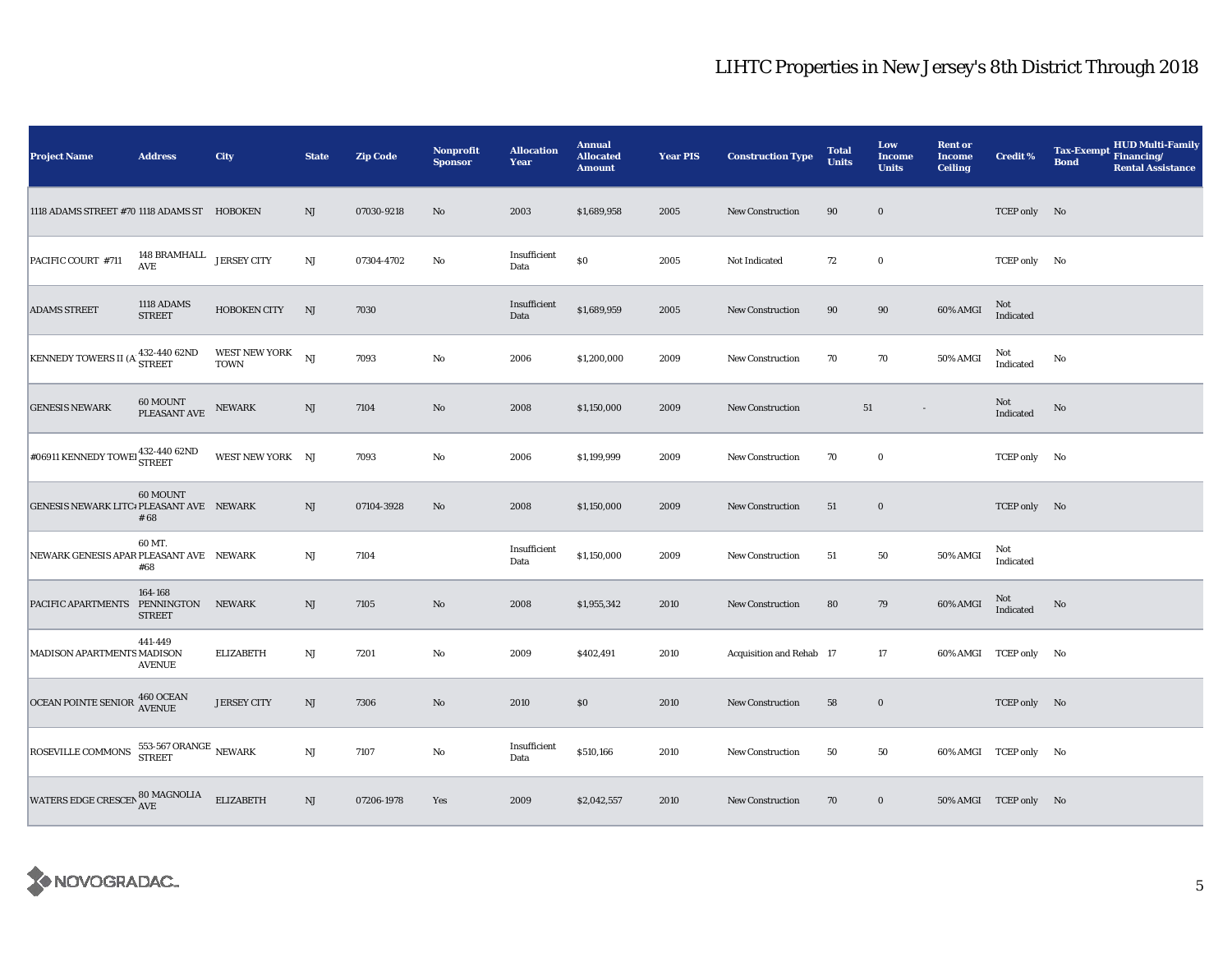| <b>Project Name</b>                                                     | <b>Address</b>                              | <b>City</b>                         | <b>State</b>           | <b>Zip Code</b> | <b>Nonprofit</b><br><b>Sponsor</b> | <b>Allocation</b><br>Year | <b>Annual</b><br><b>Allocated</b><br><b>Amount</b> | <b>Year PIS</b> | <b>Construction Type</b>  | <b>Total</b><br><b>Units</b> | Low<br><b>Income</b><br><b>Units</b> | <b>Rent or</b><br><b>Income</b><br><b>Ceiling</b> | <b>Credit %</b>                    | <b>HUD Multi-Family</b><br><b>Tax-Exempt</b><br>Financing/<br><b>Bond</b><br><b>Rental Assistance</b> |
|-------------------------------------------------------------------------|---------------------------------------------|-------------------------------------|------------------------|-----------------|------------------------------------|---------------------------|----------------------------------------------------|-----------------|---------------------------|------------------------------|--------------------------------------|---------------------------------------------------|------------------------------------|-------------------------------------------------------------------------------------------------------|
| LITC#0816 PACIFIC APTS 10 DAWSON ST NEWARK                              |                                             |                                     | NJ                     | 07105-4067      | $\rm No$                           | 2008                      | \$1,955,341                                        | 2010            | New Construction          | 79                           | $\bf{0}$                             |                                                   | TCEP only No                       |                                                                                                       |
| WATER EDGE CRESCENT 80 MAGNOLIA                                         |                                             | <b>ELIZABETH</b>                    | NJ                     | 7206            |                                    | Insufficient<br>Data      | \$2,042,558                                        | 2010            | <b>New Construction</b>   | 70                           | 70                                   | 60% AMGI                                          | Not<br>Indicated                   |                                                                                                       |
| <b>HORIZON HEIGTS</b>                                                   | 4908<br><b>BROADWAY</b>                     | WEST NEW YORK NJ                    |                        | 7093            | No                                 | 2010                      | \$1,723,053                                        | 2011            | New Construction          | 52                           | $\bf{0}$                             |                                                   | Not<br>Indicated                   | $\mathbf{No}$                                                                                         |
| J. CHRISTIAN BOLLWAG 205 1ST ST                                         |                                             | <b>ELIZABETH</b>                    | NJ                     | 07206-1801      | $\mathbf{N}\mathbf{o}$             | 2009                      | \$635,127                                          | 2011            | <b>New Construction</b>   | 31                           | $\mathbf 0$                          |                                                   | TCEP only No                       |                                                                                                       |
| <b>LITC#0904 HORIZON HE <math>^{4908}_{\text{BROADWAY~# 14}}</math></b> |                                             | WEST NEW YORK NJ                    |                        | 07093-5231      | No                                 | 2010                      | \$1,723,053                                        | 2011            | <b>New Construction</b>   | 52                           | $\bf{0}$                             |                                                   | TCEP only No                       |                                                                                                       |
| $205$ FIRST STREET SENIC $_{\rm STREF}^{205}$ FIRST                     |                                             | <b>ELIZABETH</b>                    | $\mathbf{N}\mathbf{J}$ | 7206            |                                    | Insufficient<br>Data      | \$597,150                                          | 2011            | <b>New Construction</b>   | 31                           | 31                                   | 60% AMGI                                          | Not<br>Indicated                   |                                                                                                       |
| <b>HORIZON HEIGHTS</b>                                                  | 116-118 49TH<br><b>STREET</b>               | UNION CITY /<br><b>WEST NEW YOR</b> | $\mathbf{N}\mathbf{J}$ | 7087            |                                    | Insufficient<br>Data      | \$1,723,054                                        | 2011            | New Construction          | 52                           | ${\bf 51}$                           | 60% AMGI                                          | Not<br>Indicated                   |                                                                                                       |
| HOBOKEN NORTH HUDS WASHINGTON                                           | 1301<br><b>ST</b>                           | <b>HOBOKEN</b>                      | $\rm{NJ}$              | 7030            | Yes                                | 2010                      | \$1,150,000                                        | 2012            | Acquisition and Rehab 96  |                              | $\bf{0}$                             |                                                   | Not<br>Indicated                   | No                                                                                                    |
| WESTMINSTER HEIGHT: 380 IRVINGTON ELIZABETH                             |                                             |                                     | $\mathbf{N}\mathbf{J}$ | 7208            | No                                 | 2013                      | \$1,745,639                                        | 2012            | New Construction          | 84                           | 83                                   | 60% AMGI                                          | Not<br>Indicated                   | No                                                                                                    |
| <b>SIERRA GARDENS</b>                                                   | 138 MADISON<br><b>AVENUE</b>                | <b>ELIZABETH</b>                    | $\rm{NJ}$              | 7201            | Yes                                | 2001                      | \$461,254                                          | 2012            | New Construction          | 33                           | 33                                   | <b>50% AMGI</b>                                   | 70 % present $\hbox{~No}$<br>value |                                                                                                       |
| <b>WEST SIDE VILLAGE</b>                                                | 113 NORTH 13TH $\,$ NEWARK<br><b>STREET</b> |                                     | NJ                     | 7107            | No                                 | 1999                      | \$1,500,000                                        | 2012            | Acquisition and Rehab 127 |                              | 127                                  | 50% AMGI                                          | Not<br>Indicated                   | No                                                                                                    |
| VILLA BORINQUEN II                                                      | 432 MANILA<br><b>AVENUE</b>                 | <b>JERSEY CITY</b>                  | $\rm{NJ}$              | 7302            | $\mathbf{N}\mathbf{o}$             | 1991                      | \$187,920                                          | 2012            | New Construction          | 48                           | 48                                   | 60% AMGI                                          | Not<br>Indicated                   | No                                                                                                    |
| UNION CITY RENAISSAN 170 FIRST ST                                       |                                             | <b>ELIZABETH</b>                    | NJ                     | 7206            | $\mathbf{No}$                      | 1999                      | \$0                                                | 2012            | New Construction          | 37                           | 36                                   |                                                   | Not<br>Indicated                   | No                                                                                                    |

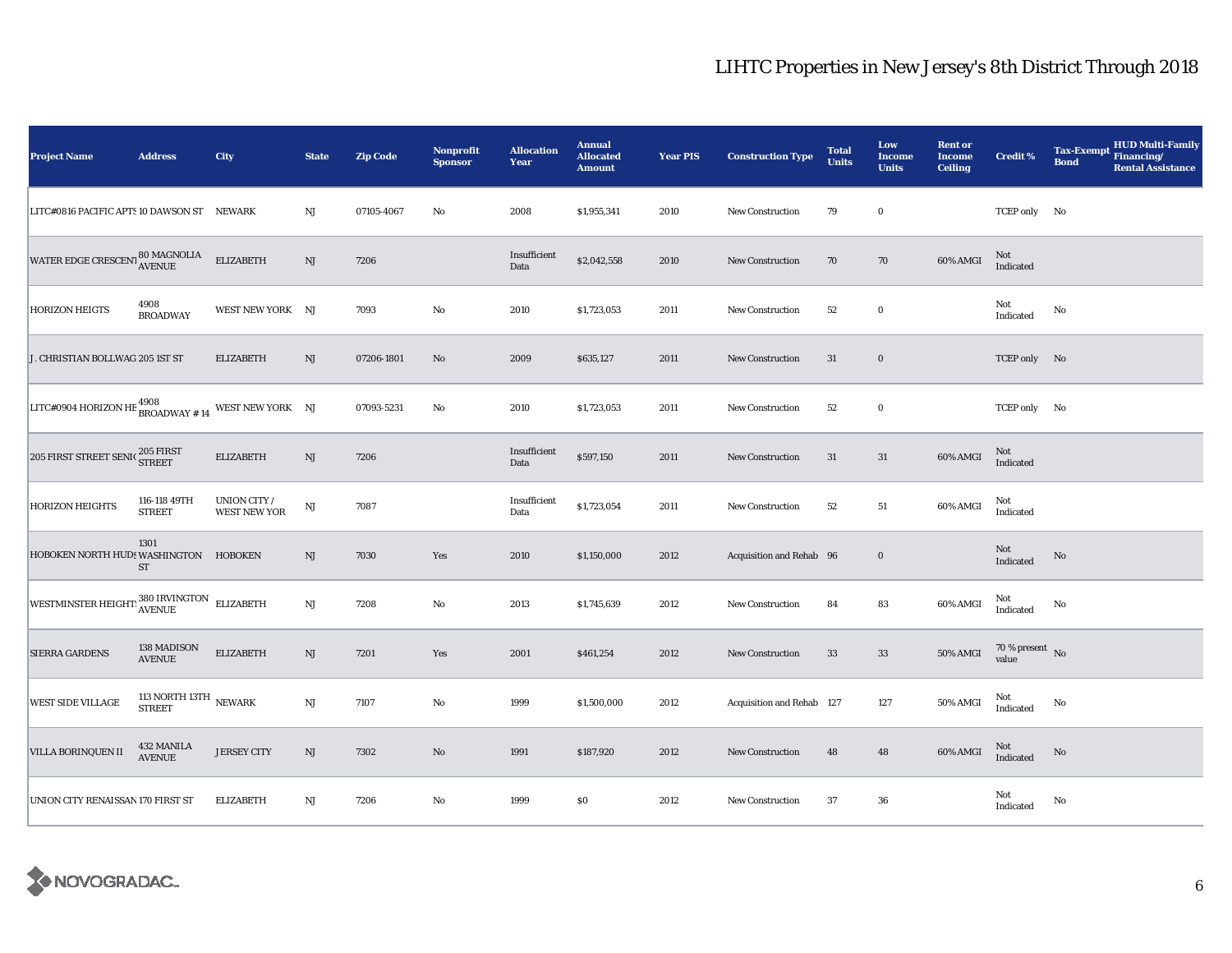| <b>Project Name</b>                                              | <b>Address</b>                     | City                 | <b>State</b>           | <b>Zip Code</b> | <b>Nonprofit</b><br><b>Sponsor</b> | <b>Allocation</b><br>Year | <b>Annual</b><br><b>Allocated</b><br><b>Amount</b> | <b>Year PIS</b> | <b>Construction Type</b>                        | <b>Total</b><br><b>Units</b> | Low<br>Income<br><b>Units</b> | <b>Rent or</b><br><b>Income</b><br><b>Ceiling</b> | <b>Credit %</b>                    | HUD Multi-Family<br><b>Tax-Exempt</b><br>Financing/<br><b>Bond</b><br><b>Rental Assistance</b> |
|------------------------------------------------------------------|------------------------------------|----------------------|------------------------|-----------------|------------------------------------|---------------------------|----------------------------------------------------|-----------------|-------------------------------------------------|------------------------------|-------------------------------|---------------------------------------------------|------------------------------------|------------------------------------------------------------------------------------------------|
| <b>SUNRISE HOUSE</b>                                             | 185 PARKHURST<br><b>STREET</b>     | <b>NEWARK</b>        | NJ                     | 7105            | $\rm No$                           | 1995                      | \$73,260                                           | 2012            | Acquisition and Rehab 20                        |                              | 20                            | 60% AMGI                                          | Not<br>Indicated                   | No                                                                                             |
| ST. MICHAELS PAVILION 1901 WEST                                  |                                    | <b>UNION CITY</b>    | NJ                     | 7087            | No                                 | 1997                      | \$1,021,876                                        | 2012            | Acquisition and Rehab 70                        |                              | $70\,$                        | 50% AMGI                                          | Not<br>Indicated                   | No                                                                                             |
| ELIZABETH SENIOR BUI <sup>136</sup> PINE                         |                                    | <b>ELIZABETH</b>     | NJ                     | 7206            |                                    | Insufficient<br>Data      | \$1,180,187                                        | 2005            | <b>New Construction</b>                         | 86                           | 86                            | 60% AMGI                                          | $\rm Not$ Indicated                |                                                                                                |
| PARKSIDE MANOR                                                   | 100 TIFFANY<br>BLVD.               | <b>NEWARK</b>        | NJ                     | 7104            | No                                 | 2004                      | \$568,445                                          | 2006            | New Construction                                | 147                          | 147                           | 60% AMGI                                          | Not<br>Indicated                   | No                                                                                             |
| <b>ALEXIAN MANOR</b>                                             | 122 SEVENTH<br><b>STREET</b>       | <b>ELIZABETH</b>     | $\mathbf{N}\mathbf{J}$ | 7201            | $\rm No$                           | 2006                      | \$313,934                                          | 2006            | Acquisition and Rehab 74                        |                              | 74                            | 60% AMGI                                          | Not<br>Indicated                   | $\rm No$                                                                                       |
| PADUA COURT                                                      | 350 6TH STREET JERSEY CITY         |                      | $_{\rm NJ}$            | 7302            | $\mathbf {No}$                     | 1994                      | \$0                                                | 2012            | <b>New Construction</b>                         | 38                           | $38\,$                        | 60% AMGI                                          | Not<br>Indicated                   | No                                                                                             |
| NORTH BERGEN RENAIS 6201 GRAND                                   |                                    | NORTH BERGEN<br>TWP. | <b>NJ</b>              | 7047            | $\rm No$                           | 1999                      | \$1,032,815                                        | 2012            | New Construction                                | 104                          | 104                           | 50% AMGI                                          | $\rm Not$ Indicated                | $\rm No$                                                                                       |
| MILLENNIUM GARDENS 600 FULTON                                    |                                    | <b>ELIZABETH</b>     | $_{\rm NJ}$            | 7206            | No                                 | 2013                      | \$284,653                                          | 2012            | <b>New Construction</b>                         | 24                           | 23                            | 50% AMGI                                          | Not<br>Indicated                   | No                                                                                             |
| <b>MADISON &amp; DEWEY</b>                                       | 6308 DEWEY<br>$\operatorname{AVE}$ | WEST NEW YORK NJ     |                        | 7093            | $\rm No$                           | 2000                      | \$0                                                | 2012            | New Construction                                | 35                           | $\bf{0}$                      |                                                   | Not<br>Indicated                   | $\rm No$                                                                                       |
| <b>LA PLAZA</b>                                                  | 136 BROAD ST                       | <b>NEWARK</b>        | NJ                     | 7104            | Yes                                | 1995                      | \$0                                                | 2012            | Both New Construction $\,$ 30 $\,$<br>and $A/R$ |                              | $\bf{0}$                      |                                                   | Not<br>Indicated                   | No                                                                                             |
| HEIGHTS SENIOR HOUS <sup>2</sup> HAGUE                           |                                    | <b>JERSEY CITY</b>   | NJ                     | 7302            | $\rm No$                           | 1996                      | \$468,800                                          | 2012            | New Construction                                | 36                           | ${\bf 36}$                    | 50% AMGI                                          | Not<br>Indicated                   | No                                                                                             |
| WEST NEW YORK HOUSI $_{\rm PL}^{6005}$ FILLMORE WEST NEW YORK NJ |                                    |                      |                        | 7093            | Yes                                | 2000                      | \$0                                                | 2012            | New Construction                                | 108                          | 83                            |                                                   | 70 % present $\hbox{~No}$<br>value |                                                                                                |
| ELM STREET DEVELOPM 8 ELM ST                                     |                                    | <b>ELIZABETH</b>     | NJ                     | 7208            | $\rm No$                           | 1994                      | $\$0$                                              | 2012            | <b>New Construction</b>                         | $\overline{4}$               | $\bf{0}$                      |                                                   | Not<br>Indicated                   | No                                                                                             |

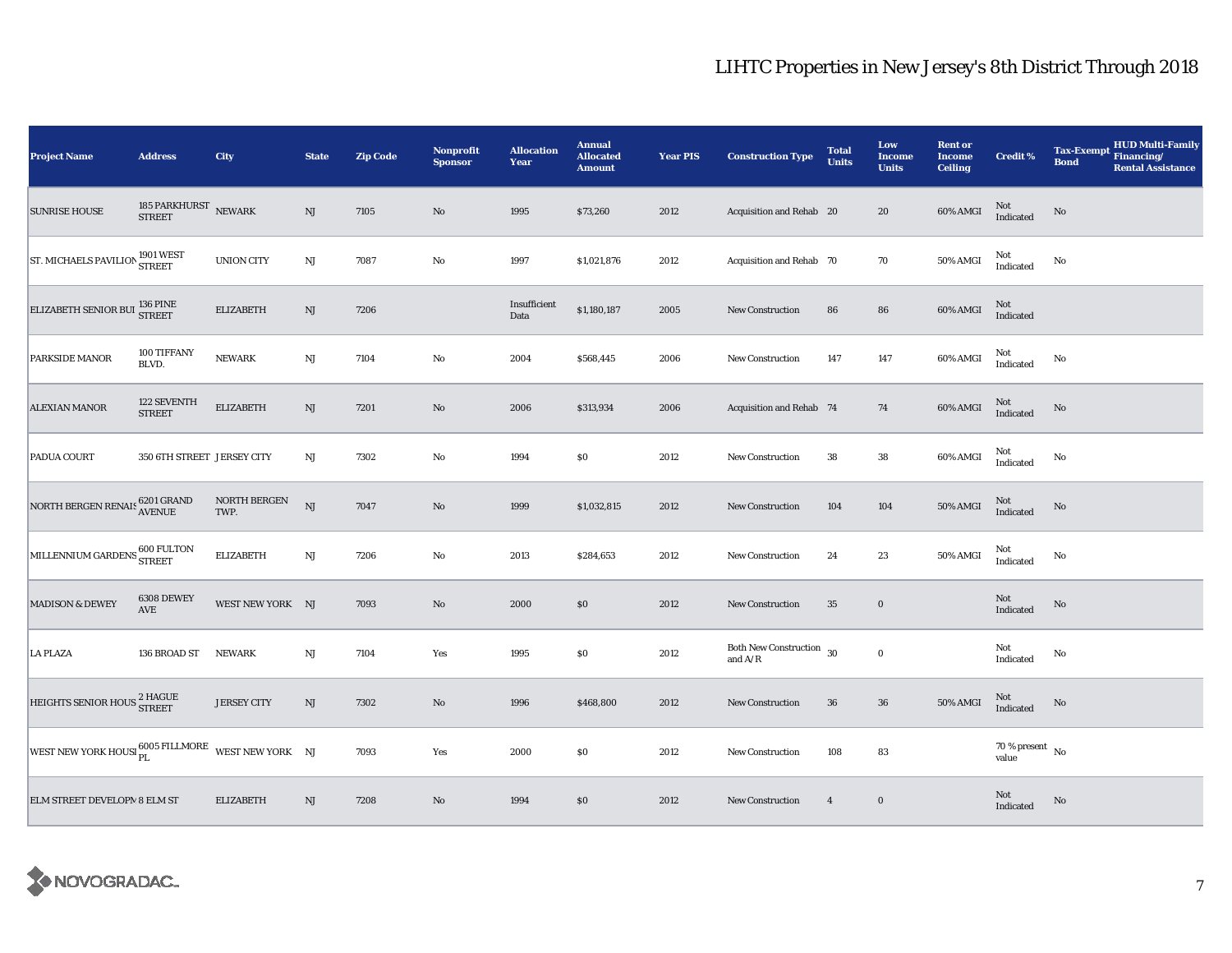| <b>Project Name</b>                                             | <b>Address</b>                                                                      | City             | <b>State</b>           | <b>Zip Code</b> | <b>Nonprofit</b><br><b>Sponsor</b> | <b>Allocation</b><br>Year | <b>Annual</b><br><b>Allocated</b><br><b>Amount</b> | <b>Year PIS</b> | <b>Construction Type</b> | <b>Total</b><br><b>Units</b> | Low<br><b>Income</b><br><b>Units</b> | <b>Rent or</b><br><b>Income</b><br><b>Ceiling</b> | <b>Credit %</b>  | <b>HUD Multi-Family</b><br><b>Tax-Exempt</b><br>Financing/<br><b>Bond</b><br><b>Rental Assistance</b> |
|-----------------------------------------------------------------|-------------------------------------------------------------------------------------|------------------|------------------------|-----------------|------------------------------------|---------------------------|----------------------------------------------------|-----------------|--------------------------|------------------------------|--------------------------------------|---------------------------------------------------|------------------|-------------------------------------------------------------------------------------------------------|
| CHERRY TREE VILLAGE $^{250}$ ROSEVILLE                          |                                                                                     | NEWARK           | $\mathbf{N}\mathbf{J}$ | 7107            | No                                 | 2001                      | \$1,685,410                                        | 2012            | New Construction         | 112                          | 110                                  | 50% AMGI                                          | Not<br>Indicated | No                                                                                                    |
| BAYONNE SENIOR RESII 44 WEST 32ND                               |                                                                                     | <b>BAYONNE</b>   | NJ                     | 7002            | No                                 | 1999                      | \$177,037                                          | 2012            | Acquisition and Rehab 16 |                              | 16                                   | 50% AMGI                                          | Not<br>Indicated | No                                                                                                    |
| <b>BAKERY VILLAGE</b>                                           | 14TH AVENUE NEWARK                                                                  |                  | $_{\rm NJ}$            | 7107            | No                                 | 1997                      | \$1,499,699                                        | 2012            | New Construction         | 123                          | 123                                  | 50% AMGI                                          | Not<br>Indicated | No                                                                                                    |
| 950 EAST GRAND CORP 950 E GRAND ST ELIZABETH                    |                                                                                     |                  | NJ                     | 7201            | $\mathbf{N}\mathbf{o}$             | 1992                      | \$0                                                | 2012            | New Construction         | 12                           | $\bf{0}$                             |                                                   | Not<br>Indicated | No                                                                                                    |
| <b>MAGILL ASSOC</b>                                             | 800 E JERSEY ST ELIZABETH                                                           |                  | NJ                     | 7201            | $\rm No$                           | 2000                      | \$0                                                | 2012            | New Construction         | 12                           | $\bf{0}$                             |                                                   | Not<br>Indicated | No                                                                                                    |
| 4526 PARK AVE                                                   | 4526 PARK AVE WEEHAWKEN                                                             |                  | $\mathbf{N}\mathbf{J}$ | 7086            | No                                 | 1991                      | \$0                                                | 2012            | New Construction         | 18                           | $\bf{0}$                             |                                                   | Not<br>Indicated | No                                                                                                    |
| 120 WESTFIELD AVE                                               | 120 WESTFIELD ELIZABETH<br>$\mathbf{AVE}$                                           |                  | $\rm{NJ}$              | 7208            | No                                 | 1990                      | \$0                                                | 2012            | New Construction         | $\overline{4}$               | $\bf{0}$                             |                                                   | Not<br>Indicated | No                                                                                                    |
| 120-126 WESTFIELD AVE AVENUE 1250                               | $1\angle U$ - $1\angle U$<br><b>WESTFIELD</b><br><b>WEST BROAD</b><br><b>CTDEET</b> | <b>ELIZABETH</b> | NJ                     | 7202            | $\rm No$                           | 2013                      | \$0                                                | 2012            | New Construction         | $\overline{4}$               | $\bf{0}$                             |                                                   | TCEP only No     |                                                                                                       |
| 4526 PARK AVENUE #28: $\frac{4526 \text{ PARK}}{\text{AVENUE}}$ |                                                                                     | WEEHAWKEN        | NJ                     | 7087            | No                                 | 2013                      | \$0                                                | 2012            | New Construction         | 18                           | $\bf{0}$                             |                                                   | TCEP only No     |                                                                                                       |
| 800 EAST JERSEY STREE 800 E JERSEY ST ELIZABETH                 |                                                                                     |                  | NJ                     | 07201-2747      | $\mathbf{N}\mathbf{o}$             | 2013                      | \$0                                                | 2012            | <b>New Construction</b>  | 12                           | $\bf{0}$                             |                                                   | TCEP only No     |                                                                                                       |
| 950 EAST GRAND CORP # 950 E GRAND ST ELIZABETH                  |                                                                                     |                  | NJ                     | 07201-2643      | No                                 | 2013                      | \$0                                                | 2012            | <b>New Construction</b>  | 12                           | $\bf{0}$                             |                                                   | TCEP only No     |                                                                                                       |
| BAKERY VILLAGE #483 490 4TH AVE                                 |                                                                                     | <b>NEWARK</b>    | NJ                     | 07107-1263      | $\mathbf{N}\mathbf{o}$             | 2013                      | \$0                                                | 2012            | New Construction         | 123                          | $\bf{0}$                             |                                                   | TCEP only No     |                                                                                                       |
| <b>BAYONNE SENIOR RESII 44 W 32ND ST</b>                        |                                                                                     | <b>BAYONNE</b>   | NJ                     | 07002-3981      | No                                 | 2013                      | \$0                                                | 2012            | New Construction         | 16                           | $\bf{0}$                             |                                                   | TCEP only No     |                                                                                                       |

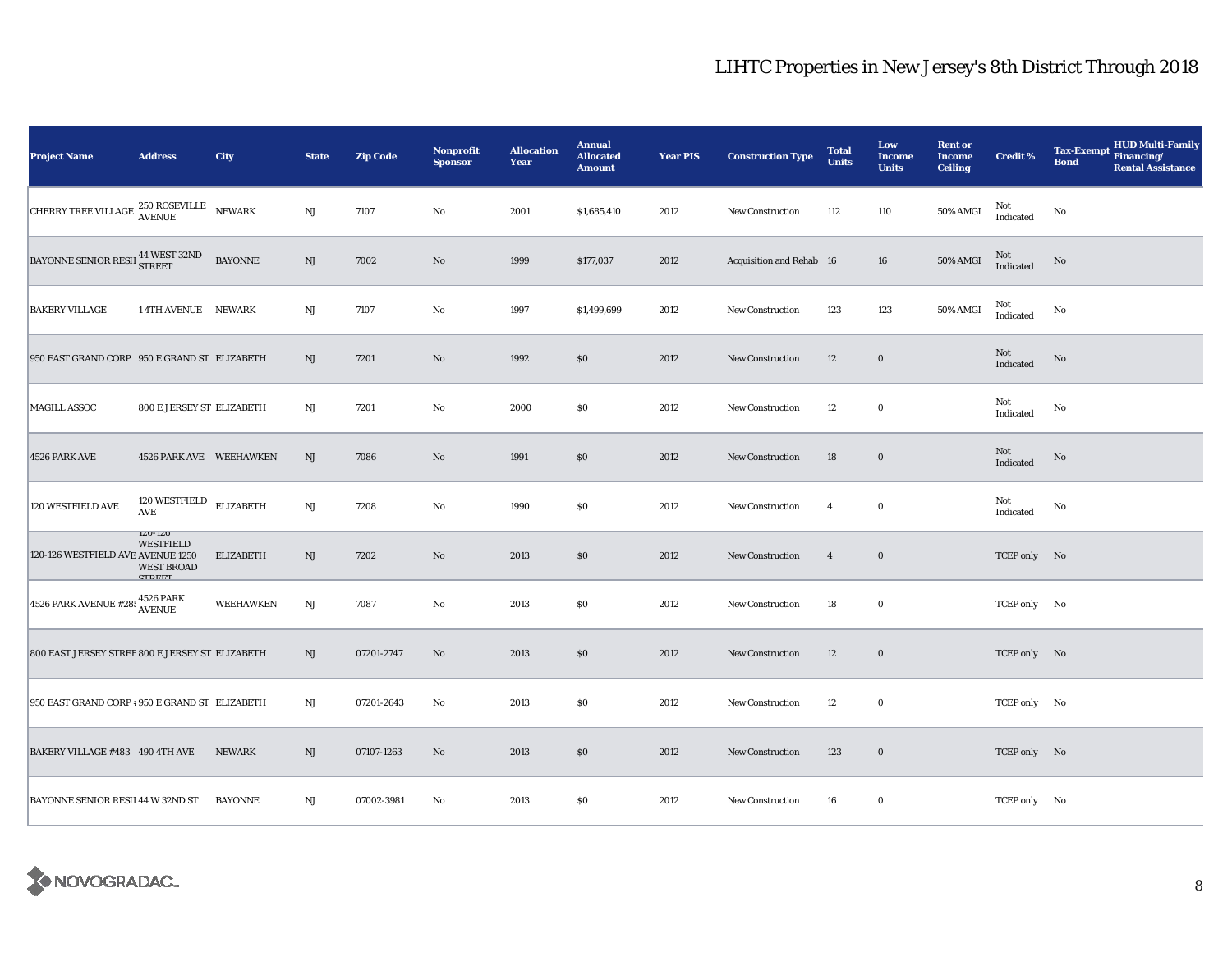| <b>Project Name</b>                                                           | <b>Address</b>                                                  | City               | <b>State</b>           | <b>Zip Code</b> | Nonprofit<br><b>Sponsor</b> | <b>Allocation</b><br>Year | <b>Annual</b><br><b>Allocated</b><br><b>Amount</b> | <b>Year PIS</b> | <b>Construction Type</b> | <b>Total</b><br><b>Units</b> | Low<br>Income<br><b>Units</b> | <b>Rent or</b><br><b>Income</b><br><b>Ceiling</b> | Credit %     | HUD Multi-Family<br><b>Tax-Exempt</b><br>Financing/<br><b>Bond</b><br><b>Rental Assistance</b> |
|-------------------------------------------------------------------------------|-----------------------------------------------------------------|--------------------|------------------------|-----------------|-----------------------------|---------------------------|----------------------------------------------------|-----------------|--------------------------|------------------------------|-------------------------------|---------------------------------------------------|--------------|------------------------------------------------------------------------------------------------|
| CHERRY TREE VILLAGE $^{124-126 \text{ N} 13 \text{T}H}_{\text{ST}}$ NEWARK    |                                                                 |                    | NJ                     | 07107-1108      | No                          | 2013                      | \$0                                                | 2012            | New Construction         | 109                          | $\bf{0}$                      |                                                   | TCEP only No |                                                                                                |
| ELIZABETH HOPE VI - P                                                         | <b>ELIZABETHPOR</b><br>T HOPE VI<br>PHASE I 255<br>THIRD STREET | <b>ELIZABETH</b>   | NJ                     | 7207            | No                          | 2013                      | \$0                                                | 2012            | New Construction         | 72                           | $\mathbf 0$                   |                                                   | TCEP only No |                                                                                                |
| FILLMORE TOWER #624 $_{\rm PL\ \#6017}^{6003\ \rm FILLMORE}$ WEST NEW YORK NJ |                                                                 |                    |                        | 07093-2800      | $\mathbf{N}\mathbf{o}$      | 2013                      | \$0                                                | 2012            | <b>New Construction</b>  | 108                          | $\boldsymbol{0}$              |                                                   | TCEP only No |                                                                                                |
| HEIGHTS SENIOR HOUS <sup>2</sup> HAGUE                                        |                                                                 | <b>JERSEY CITY</b> | NJ                     | 7302            | $\rm No$                    | 2013                      | $\$0$                                              | 2012            | New Construction         | 36                           | $\bf{0}$                      |                                                   | TCEP only No |                                                                                                |
| HOBOKEN YMCA #07912 WASHINGTON HOBOKEN                                        | 1301<br>${\rm ST}$                                              |                    | NJ                     | 07030-5557      | Yes                         | 2010                      | \$1,150,000                                        | 2012            | Acquisition and Rehab 96 |                              | $\bf{0}$                      |                                                   | TCEP only No |                                                                                                |
| JAMES T. KIRK GARDEN: 600 FULTON ST ELIZABETH                                 |                                                                 |                    | $_{\rm NJ}$            | 07206-2204      | $\mathbf{No}$               | 2013                      | $\$0$                                              | 2012            | New Construction         | 24                           | $\bf{0}$                      |                                                   | TCEP only No |                                                                                                |
| LA PLAZA #383                                                                 | 136 BROAD ST $^{\#}$ NEWARK<br>144                              |                    | NJ                     | 07104-3956      | No                          | 2013                      | \$0                                                | 2012            | <b>New Construction</b>  | $30\,$                       | $\bf{0}$                      |                                                   | TCEP only No |                                                                                                |
| MADISON & DEWEY #63: $\frac{6308}{AVE}$                                       |                                                                 | WEST NEW YORK NJ   |                        | 07093-3094      | $\mathbf{No}$               | 2013                      | $\$0$                                              | 2012            | New Construction         | $35\,$                       | $\bf{0}$                      |                                                   | TCEP only No |                                                                                                |
| MILLENNIUM GARDENS 600 FULTON                                                 |                                                                 | <b>ELIZABETH</b>   | NJ                     | 07206-2204      | No                          | 2013                      | $\$0$                                              | 2012            | New Construction         | 24                           | $\boldsymbol{0}$              |                                                   | TCEP only No |                                                                                                |
| PADUA COURT #409                                                              | 350 SIXTH<br><b>STREET</b>                                      | <b>JERSEY CITY</b> | $\mathbf{N}\mathbf{J}$ | 7306            | $\rm No$                    | 2013                      | \$0                                                | 2012            | <b>New Construction</b>  | 38                           | $\mathbf 0$                   |                                                   | TCEP only No |                                                                                                |
| ST. MICHAEL'S PAVILIO! 1901 WEST ST                                           |                                                                 | <b>UNION CITY</b>  | NJ                     | 07087-3375      | $\rm No$                    | 2013                      | \$0                                                | 2012            | <b>New Construction</b>  | 70                           | $\mathbf 0$                   |                                                   | TCEP only No |                                                                                                |
| SUMMER STREET, L.P. $*$ $*$ 636 SUMMER ST ELIZABETH                           |                                                                 |                    | NJ                     | 07202-3644      | No                          | 2013                      | \$0                                                | 2012            | <b>New Construction</b>  | $\overline{4}$               | $\bf{0}$                      |                                                   | TCEP only No |                                                                                                |
| SUNRISE HOUSE #443                                                            | 185 PARKHURST $$\rm{NEWARK} \rm{S}$                             |                    | NJ                     | 07114-2607      | No                          | 2013                      | \$0                                                | 2012            | New Construction         | 20                           | $\bf{0}$                      |                                                   | TCEP only No |                                                                                                |

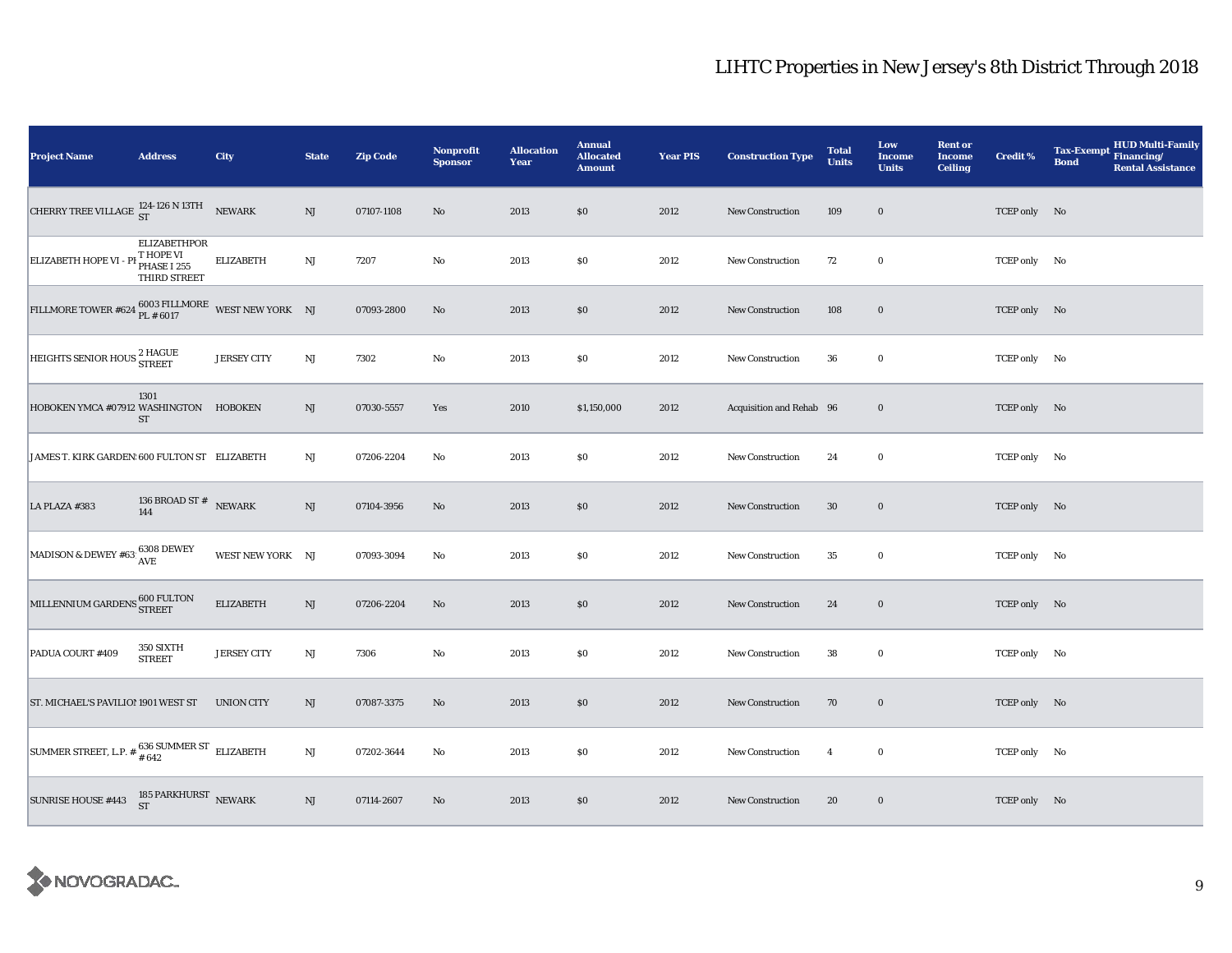| <b>Project Name</b>                                                                                                                                              | <b>Address</b>                                | <b>City</b>             | <b>State</b>           | <b>Zip Code</b> | Nonprofit<br><b>Sponsor</b> | <b>Allocation</b><br>Year | <b>Annual</b><br><b>Allocated</b><br><b>Amount</b> | <b>Year PIS</b> | <b>Construction Type</b>              | <b>Total</b><br><b>Units</b> | Low<br><b>Income</b><br><b>Units</b> | <b>Rent or</b><br><b>Income</b><br><b>Ceiling</b> | <b>Credit %</b>       | <b>HUD Multi-Family</b><br><b>Tax-Exempt</b><br>Financing/<br><b>Bond</b><br><b>Rental Assistance</b> |
|------------------------------------------------------------------------------------------------------------------------------------------------------------------|-----------------------------------------------|-------------------------|------------------------|-----------------|-----------------------------|---------------------------|----------------------------------------------------|-----------------|---------------------------------------|------------------------------|--------------------------------------|---------------------------------------------------|-----------------------|-------------------------------------------------------------------------------------------------------|
| THE PALISADES #611                                                                                                                                               | 3900-3914<br><b>PALISADE</b><br><b>AVENUE</b> | <b>UNION CITY</b>       | $\mathbf{N}\mathbf{J}$ | 7087            | $\rm No$                    | 2013                      | \$0                                                | 2012            | New Construction                      | 45                           | $\bf{0}$                             |                                                   | TCEP only No          |                                                                                                       |
| VILLA BORINQUEN II - $\#$ 432 & 434<br>MANILLAL AVE                                                                                                              |                                               | <b>JERSEY CITY</b>      | NJ                     | 7302            | No                          | 2013                      | \$0                                                | 2012            | <b>New Construction</b>               | 48                           | $\bf{0}$                             |                                                   | TCEP only No          |                                                                                                       |
| WAKEMAN SQUARE #36 $^{87-89}_{\text{WAKEMAN AVE}}$ NEWARK                                                                                                        |                                               |                         | $_{\rm NJ}$            | 07104-2858      | No                          | 2013                      | \$0                                                | 2012            | New Construction                      | 41                           | $\bf{0}$                             |                                                   | TCEP only No          |                                                                                                       |
| WEEHAWKEN SENIOR H 2-4 POTTER PL WEEHAWKEN                                                                                                                       |                                               |                         | NJ                     | 07086-7093      | No                          | 2013                      | \$0                                                | 2012            | <b>New Construction</b>               | 28                           | $\bf{0}$                             |                                                   | TCEP only No          |                                                                                                       |
| WEST SIDE VILLAGE #55 113 N 13TH ST                                                                                                                              |                                               | <b>NEWARK</b>           | $_{\rm NJ}$            | 07107-1188      | $\mathbf{No}$               | 2013                      | $\$0$                                              | 2012            | New Construction                      | 127                          | $\bf{0}$                             |                                                   | TCEP only No          |                                                                                                       |
| WESTPORT HOMES HOP 255 3RD ST                                                                                                                                    |                                               | <b>ELIZABETH</b>        | NJ                     | 07206-2063      | $\mathbf{N}\mathbf{o}$      | 2013                      | \$0                                                | 2012            | New Construction                      | 107                          | $\bf{0}$                             |                                                   | TCEP only No          |                                                                                                       |
| WINFIELD SCOTT TOWE 323 N BROAD ST ELIZABETH                                                                                                                     |                                               |                         | $_{\rm NJ}$            | 07208-3707      | No                          | 2013                      | \$0                                                | 2012            | New Construction                      | 48                           | $\bf{0}$                             |                                                   | TCEP only No          |                                                                                                       |
| YMCA SIERRA GARDENS <sup>144</sup> MADISON                                                                                                                       |                                               | <b>ELIZABETH</b>        | $_{\rm NJ}$            | 07201-2478      | No                          | 2013                      | \$0                                                | 2012            | New Construction                      | 33                           | $\bf{0}$                             |                                                   | TCEP only No          |                                                                                                       |
| HOBOKEN YMCA                                                                                                                                                     | 1301<br><b>STREET</b>                         | WASHINGTON HOBOKEN CITY | NJ                     | 7030            |                             | Insufficient<br>Data      | \$900,000                                          | 2012            | Both New Construction 96<br>and $A/R$ |                              | 91                                   | 60% AMGI                                          | Not<br>Indicated      |                                                                                                       |
| $\begin{tabular}{ll} \multicolumn{2}{l}{{\bf{OAKS AT WESTMINSTER}}} & \multicolumn{2}{l}{\bf{350 IRVINGTON}} & \multicolumn{2}{l}{\bf{ELIZABETH}} \end{tabular}$ |                                               |                         | NJ                     | 7208            | $\mathbf{N}\mathbf{o}$      | 2013                      | \$1,242,028                                        | 2013            | Acquisition and Rehab 60              |                              | $\bf{60}$                            | 60% AMGI                                          | Not<br>Indicated      | No                                                                                                    |
| <b>BROADWAY ESTATES</b>                                                                                                                                          | 711 BROADWAY NEWARK                           |                         | $_{\rm NJ}$            | 7104            | Yes                         | 2013                      | \$949,752                                          | 2013            | New Construction                      | 40                           | 40                                   |                                                   | 60% AMGI TCEP only No |                                                                                                       |
| OAKS AT WESTMINSTER LLC 410                                                                                                                                      | <b>URBAN RNWL</b><br><b>IRVINGTON AVE</b>     | <b>ELIZABETH</b>        | $\mathbf{N}\mathbf{J}$ | 07208-2014      | No                          | 2012                      | \$1,242,027                                        | 2013            | Acquisition and Rehab 60              |                              | $\bf{0}$                             |                                                   | TCEP only No          |                                                                                                       |
| AAMH-ELIZABETH SCAT                                                                                                                                              | 22 JACQUES<br>STREET                          | <b>ELIZABETH</b>        | NJ                     | 7208            | No                          | 2013                      | \$231,514                                          | 2014            | Acquisition and Rehab 21              |                              | 21                                   | 60% AMGI                                          | Not<br>Indicated      | No                                                                                                    |

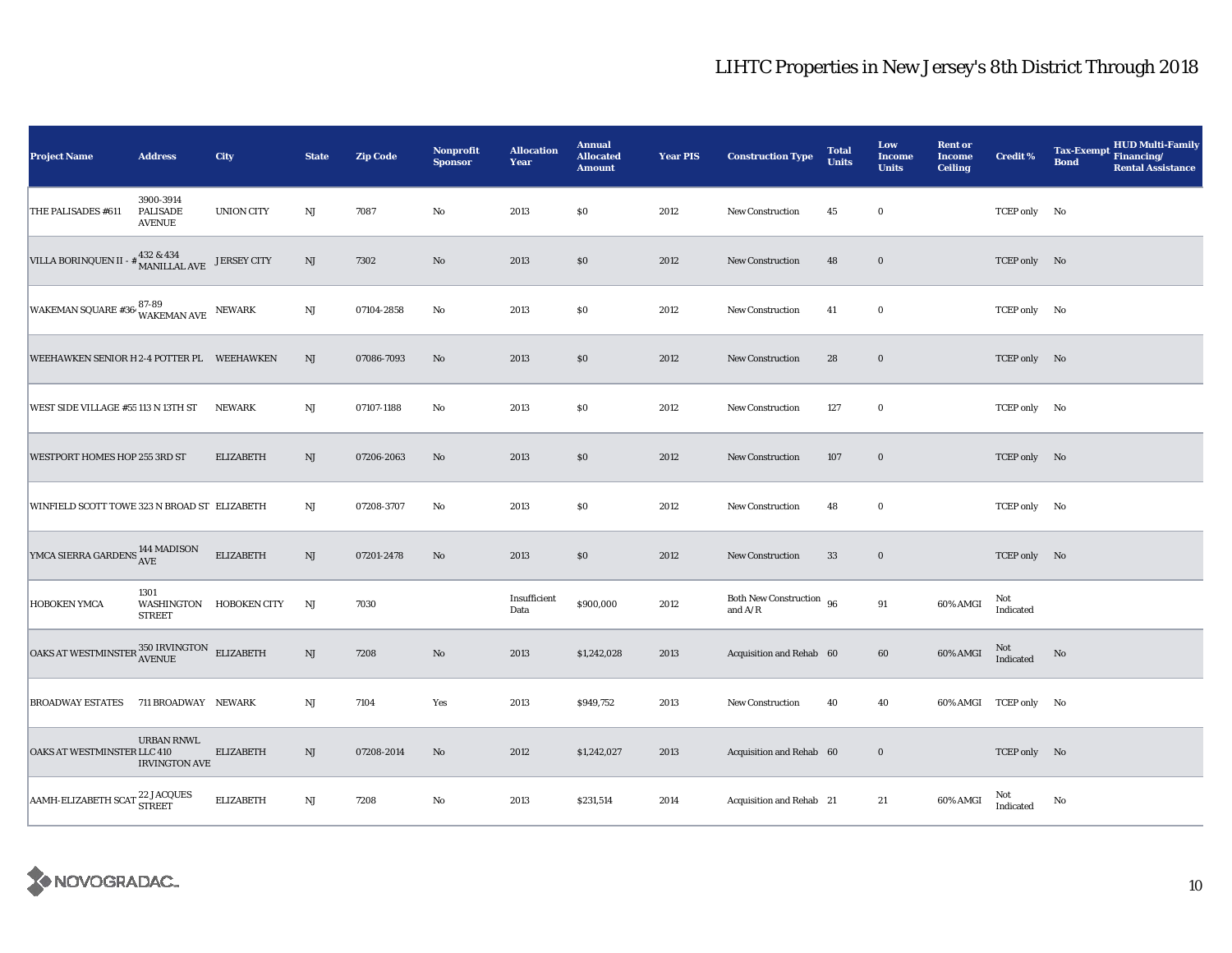| <b>Project Name</b>                                                            | <b>Address</b>                                                     | City              | <b>State</b> | <b>Zip Code</b> | <b>Nonprofit</b><br><b>Sponsor</b> | <b>Allocation</b><br>Year | <b>Annual</b><br><b>Allocated</b><br><b>Amount</b> | <b>Year PIS</b> | <b>Construction Type</b>  | <b>Total</b><br><b>Units</b> | Low<br><b>Income</b><br><b>Units</b> | <b>Rent or</b><br><b>Income</b><br><b>Ceiling</b> | <b>Credit %</b>         | <b>HUD Multi-Family</b><br>Tax-Exempt Financing/<br><b>Bond</b><br><b>Rental Assistance</b> |
|--------------------------------------------------------------------------------|--------------------------------------------------------------------|-------------------|--------------|-----------------|------------------------------------|---------------------------|----------------------------------------------------|-----------------|---------------------------|------------------------------|--------------------------------------|---------------------------------------------------|-------------------------|---------------------------------------------------------------------------------------------|
| ST. BRIDGETS SENIOR R MONTGOMERY JERSEY CITY                                   | 372<br><b>STREET</b>                                               |                   | NJ           | 7302            | $\rm No$                           | 2012                      | \$739,241                                          | 2014            | Acquisition and Rehab 44  |                              | 44                                   | 60% AMGI                                          | Not<br>Indicated        | No                                                                                          |
| AAMH-ELIZABETH SCAT JACQUES ST. 501 ELIZABETH                                  | <b>113 MURKIS</b><br>AVE, 22<br><b>MORRIS AVE.</b><br>100 CRAND ST |                   | NJ           | 7208            | $\rm No$                           | 2013                      | \$36,216                                           | 2014            | Acquisition and Rehab 21  |                              | $\bf{0}$                             |                                                   | TCEP only No            |                                                                                             |
| ST.BRIDGET'S SENIOR R MONTGOMERY JERSEY CITY                                   | 372<br>ST                                                          |                   | $\rm{NJ}$    | 07302-3318      | $\rm\thinspace No$                 | 2012                      | \$739,241                                          | 2014            | Acquisition and Rehab 44  |                              | $\bf{0}$                             |                                                   | TCEP only No            |                                                                                             |
| WESTMINSTER HEIGHT: $\frac{420 \text{ IRVINGTON}}{\text{AVE} + 460}$ ELIZABETH |                                                                    |                   | $\rm{NJ}$    | 07208-2014      | No                                 | 2012                      | \$1,745,638                                        | 2014            | Acquisition and Rehab 83  |                              | $\bf{0}$                             |                                                   | TCEP only No            |                                                                                             |
| ST. MICHAELS MONASTI 1901 WEST                                                 |                                                                    | <b>UNION CITY</b> | NJ           | 7087            |                                    | Insufficient<br>Data      | \$203,842                                          | 2015            | Acquisition and Rehab 70  |                              | 68                                   | 60% AMGI                                          | Not<br>Indicated        |                                                                                             |
| <b>FRANKLIN MANOR</b>                                                          | 608 MILL ST.,<br><b>AND 121</b><br>FRANKLIN AVE.                   | <b>BELLEVILLE</b> | NJ           | 7109            |                                    | Insufficient<br>Data      | \$662,801                                          | 2016            | <b>New Construction</b>   | 85                           | 85                                   | 60% AMGI                                          | Not<br>Indicated        |                                                                                             |
| <b>ASPEN RIVERPARK AP.</b>                                                     | 17 OXFORD<br>ST/44-58<br>AF FLEMING<br><b>AVENUE</b>               | <b>NEWARK</b>     | $\rm{NJ}$    | 7105            |                                    | Insufficient<br>Data      | \$1,487,793                                        | 2017            | Acquisition and Rehab 261 |                              | 259                                  | 60% AMGI                                          | Not<br>Indicated        |                                                                                             |
| <b>PARKERS WALK</b>                                                            | 300-331 AND 445-<br>522 WILLOW<br><b>COURT</b>                     | <b>ELIZABETH</b>  | NJ           | 7208            |                                    | Insufficient<br>Data      | \$941,270                                          | 2017            | New Construction          | 96                           | 95                                   | 60% AMGI                                          | Not<br>Indicated        |                                                                                             |
| <b>RIVERSIDE ARMS</b>                                                          | 63-95 HERBERT<br><b>PLACE</b>                                      | <b>NEWARK</b>     | NJ           | 7104            |                                    | Insufficient<br>Data      | \$1,152,929                                        | 2017            | New Construction          | 128                          | 128                                  | 60% AMGI                                          | <b>Not</b><br>Indicated |                                                                                             |
| <b>PARKERS VIEW</b>                                                            | 230-246 PARKER ELIZABETH<br><b>ROAD</b>                            |                   | NJ           | 7208            |                                    | Insufficient<br>Data      | \$1,250,000                                        | 2018            | Acquisition and Rehab 59  |                              | 59                                   | 60% AMGI                                          | Not<br>Indicated        |                                                                                             |
|                                                                                |                                                                    |                   |              |                 |                                    |                           |                                                    |                 |                           |                              |                                      |                                                   |                         |                                                                                             |
| 140 Projects Reported                                                          |                                                                    |                   |              |                 |                                    |                           | \$73,793,373                                       |                 |                           | 8,211                        | 4,544                                |                                                   |                         |                                                                                             |
| Location: New Jersey's 8th District (Congressional District, 116th)            |                                                                    |                   |              |                 |                                    |                           |                                                    |                 |                           |                              |                                      |                                                   |                         |                                                                                             |